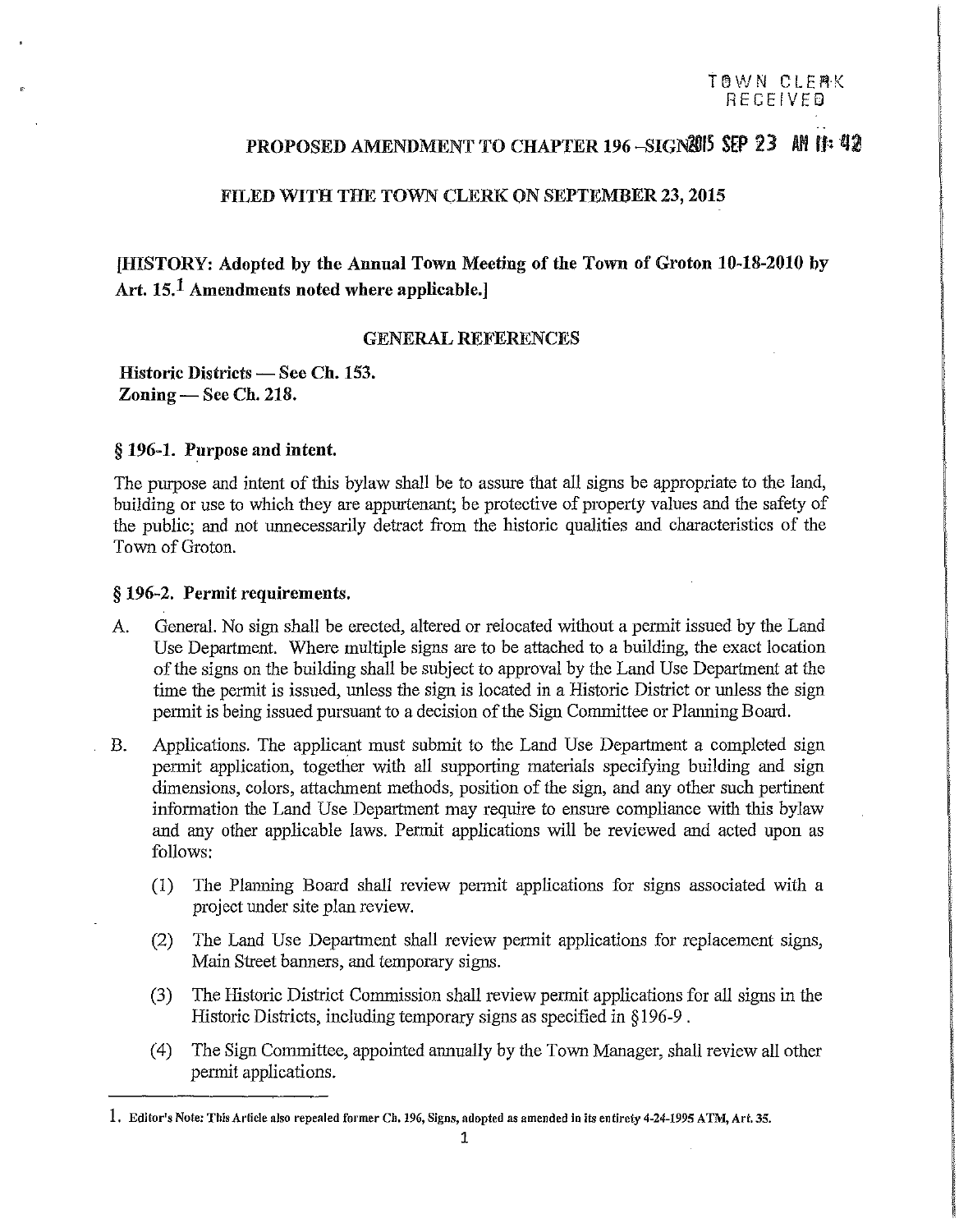- C. Fees. Fees for sign permits shall be paid in accordance with the schedule of fees established by the Town Manager.
- D. Nullification; extension. A sign permit shall become null and void if the work for which the permit was issued has not been completed within a period of six months from the date of the permit provided. For all sign permits, the Land Use Department may, in its discretion, issue extensions covering a period not to exceed one year from the date of issue of the original permit.
- E. (Reserved)
- F. Compatibility with neighborhood and building context.

Signs shall be visually compatible with the building, neighboring buildings, and the character of the neighborhood or district in which they are located. Signs shall be carefully located to avoid obscuring important architectural building features, property sightlines, and views.

Sign material(s), scale, coloring, and details should be compatible with the structure or context with which they are associated.

Any sign mounted to a building shall be in a location suitable for that particular sign. The scale and proportions of the sign shall be compatible with the surrounding building elements, and the materials shall be compatible with surrounding materials. Sign attachment shall be accomplished in such a manner that when the sign is removed, there is no permanent damage to the building or important architectural features.

Relocation of an existing, authorized sign to a new location requires review and approval. A sign which may have been well integrated with its previous location may not necessarily fit as well in a new location.

If lighting is proposed, it shall be placed appropriately given the location with a minimum of wattage and ambient light. All lighting shall comply with the International Dark Sky Association (IDA) "fixture seal of approval" program certification standards.

- G. Inspection. Any sign may be inspected periodically by the Land Use Department for compliance with this bylaw. All signs and other advertising structures, together with all their supports, braces, hooks, guys and anchors, shall be of substantial and sturdy construction, shall be kept in good repair and shall be painted or cleaned as often as necessary to maintain a clean, neat, safe and orderly appearance. Within 10 days of notice of noncompliance, the owner must take steps to correct the same.
- H. Removal of existing signs.
	- (1) Conforming signs may remain until and unless they violate this bylaw.
	- (2) Nonconforming signs, which predate adoption of this bylaw, shall be subject to a permit requirement for any enlargement, redesign, replacement, or alteration in any way, including repainting in a different color.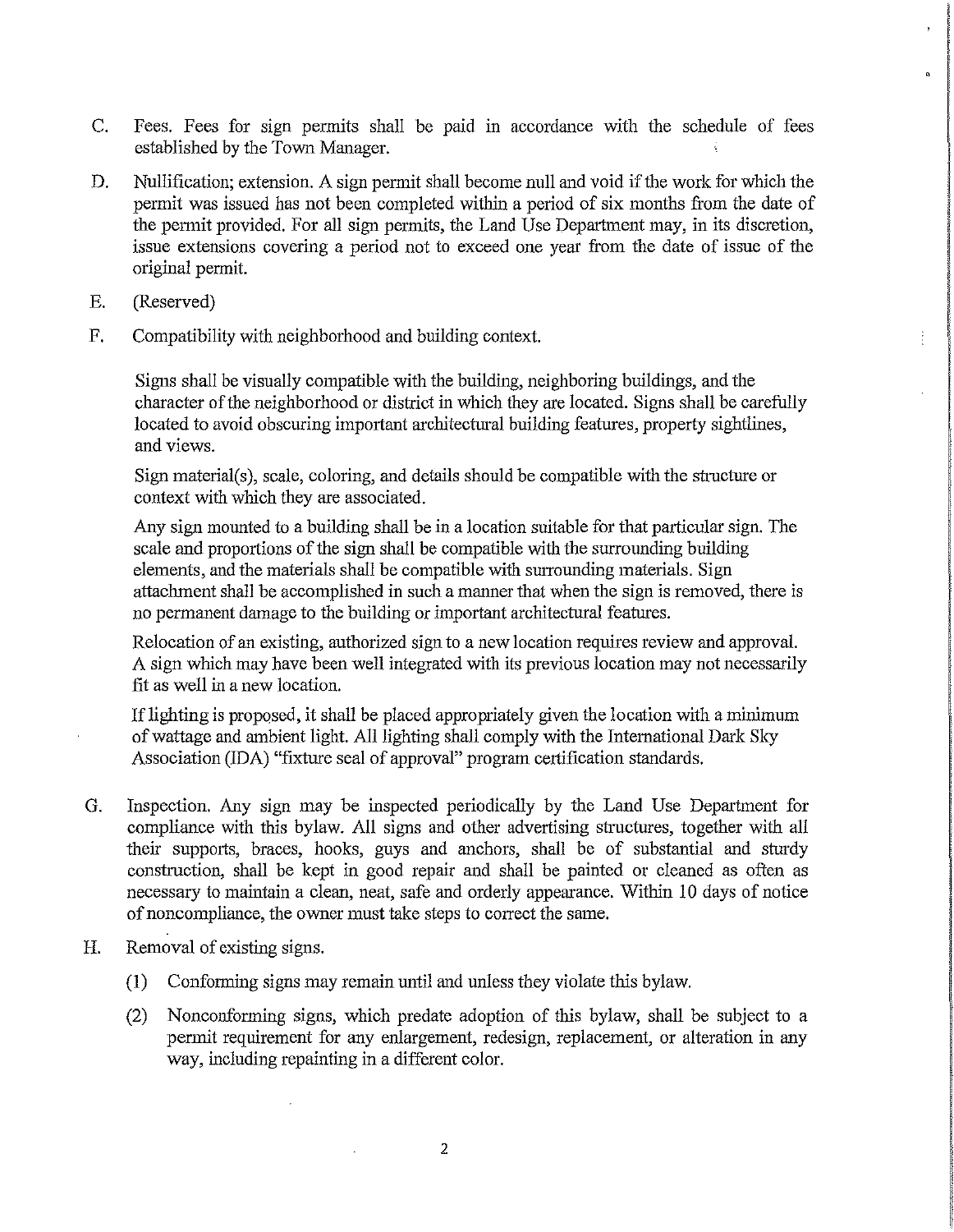### § **196-3. Administration and penalties.**

- A. Enforcement. The Land Use Department is hereby authorized and directed to enforce all of the provisions of this bylaw. The Land Use Department, in conjunction with the Sign Committee, Planning Board, and Historic District Commission, may issue regulations and guidelines as necessary to implement the provisions of this bylaw.
- B. Removal of signs. The Land Use Department shall order the removal of any sign erected or maintained in violation of this bylaw. Fourteen (14) calendar days' notice, in writing, shall be given to the owner of such sign, or of the building, structure, or premises on which such sign is located, to remove the sign or to bring it into compliance with the bylaw. If the owner fails to come into compliance, the Land Use Department shall issue a second written notice and a noncriminal citation in accordance with Chapter 1 of the Groton Code. If, after five days, the owner continues to fail to come into compliance, the bylaw may be enforced through court action.
- C. Sign Committee and Board of Selectmen.
	- (1) Right of appeal. Any applicant for a permit, any person who has been ordered by the Land Use Department to incur expense in connection with a sign, and any person dissatisfied with any refusal, order, or decision issued under this bylaw may appeal to the Sign Committee within 14 calendar days from the date of such refusal, order, or decision. For permit applications made to the Sign Committee, the appeal shall be to the Board of Selectmen. After notice given to such parties as the Sign Committee or Board of Selectmen shall order, a public hearing shall be held. Applying the standards in Subsection C(2) below, where applicable, and interpreting this bylaw, the Sign Committee or Board of Selectmen shall affirm, annul or modify such refusal, order, or decision. The Sign Committee or Board of Selectmen may only annul or modify the refusal, order or decision by a unanimous decision. If the Sign Committee or Board of Selectmen modifies or annuls the action appealed from, the Land Use Department shall issue a permit or order in accordance with the decision of the Sign Committee or Board of Selectmen.
	- (2) Variances in specific cases. See §196-8 Unique and Special
	- (3) Conditions and safeguards. When acting under this subsection, the Sign Committee shall set forth appropriate conditions and safeguards whenever in its opinion they are desirable.

### § **196-4. Illumination.**

- A. Exterior illumination of signs shall be so shaded, shielded or directed as to create minimum ambient light, and so as not to reflect or shine on or into neighboring premises or into any public street. All lighting shall comply with the International Dark Sky Association (IDA) "fixture seal of approval" program certification standards.
- B. Neon lighting will not be permitted.
- C. Interior illuminated signs will not be permitted, with the exception of barber poles on barber shops.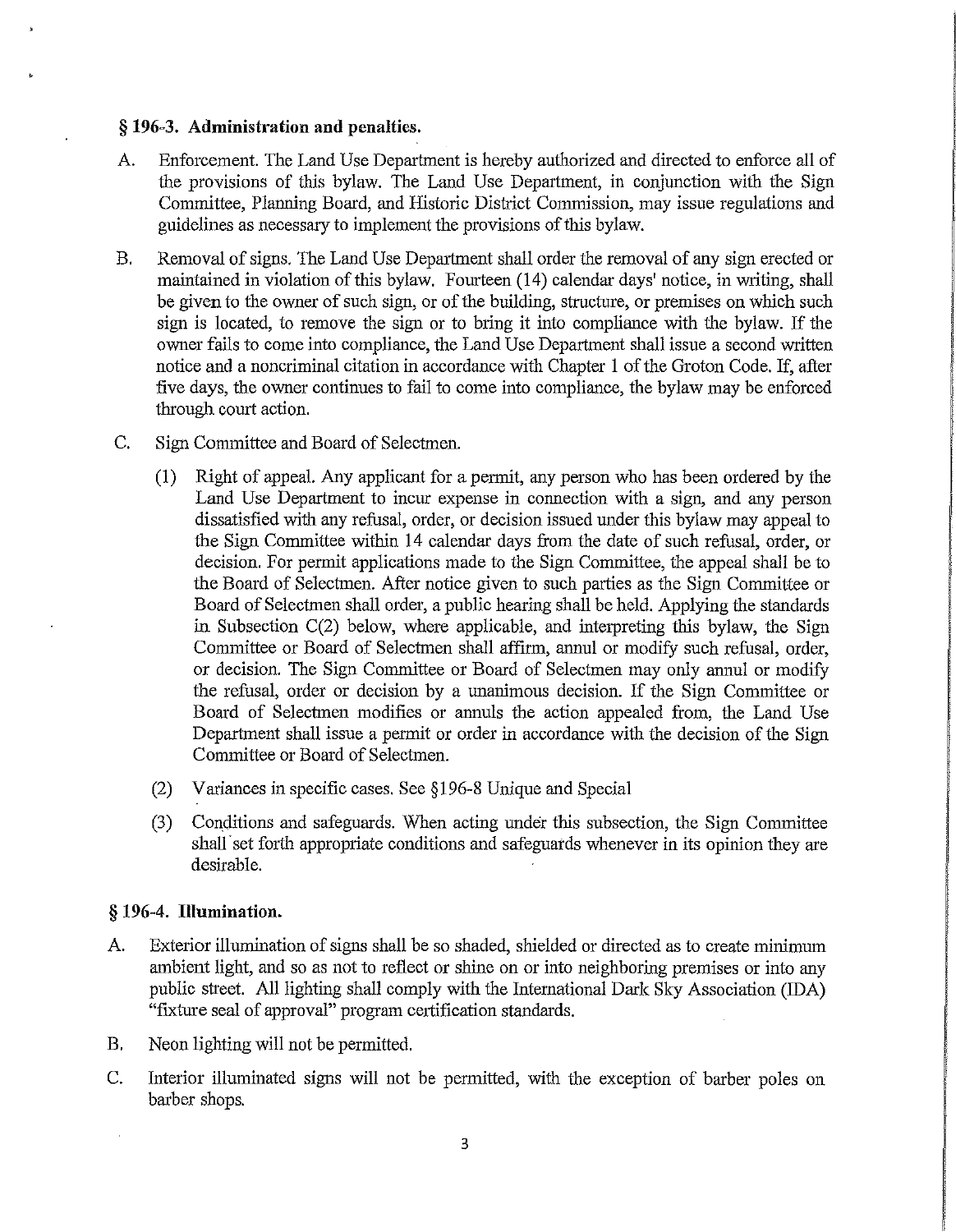# § **196-5. Prohibited** signs.

Unless otherwise permitted in this chapter, the following signs are prohibited:

- A. Signs which advertise an activity, business, product or service no longer produced or conducted on the premises.
- B. Signs which contain or consist of banners, pennants, ribbons, streamers, spinners, other moving devices, strings of light bulbs or other similar devices, except a street banner may be erected over Main Street in front of the Town Hall advertising public entertainment or advertising charitable, religious, government or educational events, as may be specifically approved by the Land Use Department, for a period of time not to exceed eight consecutive days, the first of which shall occur not more than seven days prior to such entertainment or event: All said banners shall be removed within 24 hours after such entertainment or event. Standardized Main Street banners shall be reviewed by the Town Manager or his designee.
- C. Signs which have blinking, flashing or fluttering lights or other illuminating devices which have a changing light intensity, brightness or color.
- D. Signs illuminated by other than a stationary white or off-white steady light.
- E. Signs which are attached to utility poles, trees, fences, or structures such as overpasses and bridges. Signs attached to other signs are prohibited unless such subsidiary portions are an integral part of the total sign design.
- F. Mechanically activated signs, other than rotating barber poles.
- G. A freestanding sign or part thereof that is more than 10 feet above ground level, or crown of the street, whichever is lower; a projecting or wall sign or part thereof that is higher than the wall to which it is attached or 20 feet above ground level, whichever is less. Roofmounted signs shall not extend above the peak of the roof.
- H. .Signs mounted on a truck or trailer chassis with or without wheels whose primary function is a sign for commercial advertising and not for the transport of goods or merchandise.
- I. Illuminated vending machines.

# § **196-6. Residential districts.**

In a residential district, the following signs are permitted:

- A. A sign of not more than two square feet in area, displaying the street number and/or the name of the occupant of the property.
- B. One professional or home occupation sign, or one sign identifying a nonresidential building or use permitted in a residential district, not to exceed six square feet. When more than one business exists on a residential district site, the total area of signs on that site shall not exceed six square feet.
- C. One sign identifying each public entrance to a subdivision or multifamily development such as apartments or townhouses, of not more than six square feet in area. In addition, each family unit may be identified by a single sign of not more than one square foot, without time limit.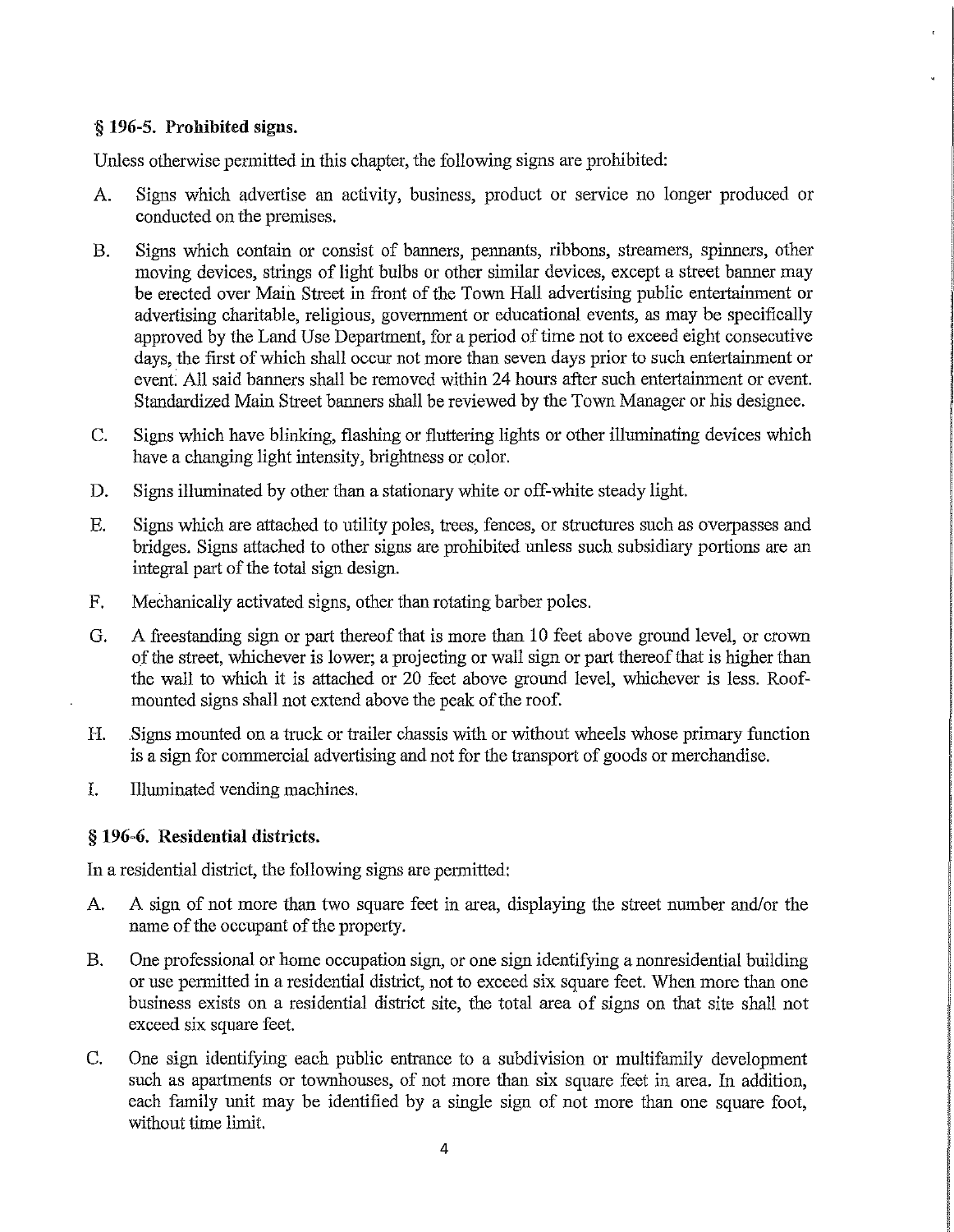D. Residential marker signs not to exceed three square feet.

### § 196-7. Business, overlay and industrial districts.

- A. Single-occupancy business premises with adequate property may have one freestanding sign not larger than 20 square feet, not to exceed 10 feet in height as measured from the grade at the location or the crown of the public street on which the sign is located.
- B. In case of a building setback from road of more than 70 feet, one additional building sign may be used. The size of the building sign shall be determined by the following formula: buildings under 5,000 square feet: one twenty-square-foot sign; buildings of 5,000 to I 0,000 square feet: one forty-square-foot sign; buildings over 10,000 square feet: one sixtysquare-foot sign. In those cases where a freestanding sign is impractical or nonfeasible, the business will be permitted a wall sign using the above formula.
- C. Multioccupancy business buildings may have one freestanding sign not larger than 20 square feet with signboards for tenants. Where two or more businesses are located in a single building or within attached buildings or within a cluster of buildings sharing a common driveway, only one freestanding sign is permitted. Multioccupancy business buildings may also have wall signs per the following provisions:
- D. Strip-mall-style retail buildings. Each unit may have one wall sign not to exceed 20 square feet. All signs must be generally consistent with other signs on the building.
- E. Residential-style retail or office buildings. Each unit may have a wall sign by its door of the building, not to exceed three square feet. All signs must be the same size.
- F. Multifloor/Multitenant industrial-style building. Each *unit* may have one thirty-square-foot maximum wall sign on its part of the building. All signs must be the same size.
- G. Incidental directional and identifying signs, such as "exit," "entrance," "officer," etc., not to exceed two square feet, will be permitted.
- H. Two-road exposure. Businesses that have property and buildings fronting on two public roads may have a freestanding sign on both roads, provided that the total area of both signs is not more than 150% of the allowed sign area for that site.
- '<br>' I. Incidental signs shall not contain advertising for any other business or product.
- I. The square footage of wall signs/graphics shall be the total area formed by the outermost elements of the sign/graphics.
- K. No building sign will be permitted to extend above the peak of the roof on which it is erected.
- L. All building signs of a single type on any one building shall be the same size, i.e., all business signs or all directional signs, etc.
- M. Projecting hanging signs may be substituted for wall signs with the following provisions:
	- (!) All projecting signs on multioccupancy buildings must be of the same type (i.e., either all wall or all hanging signs and must all be the same size).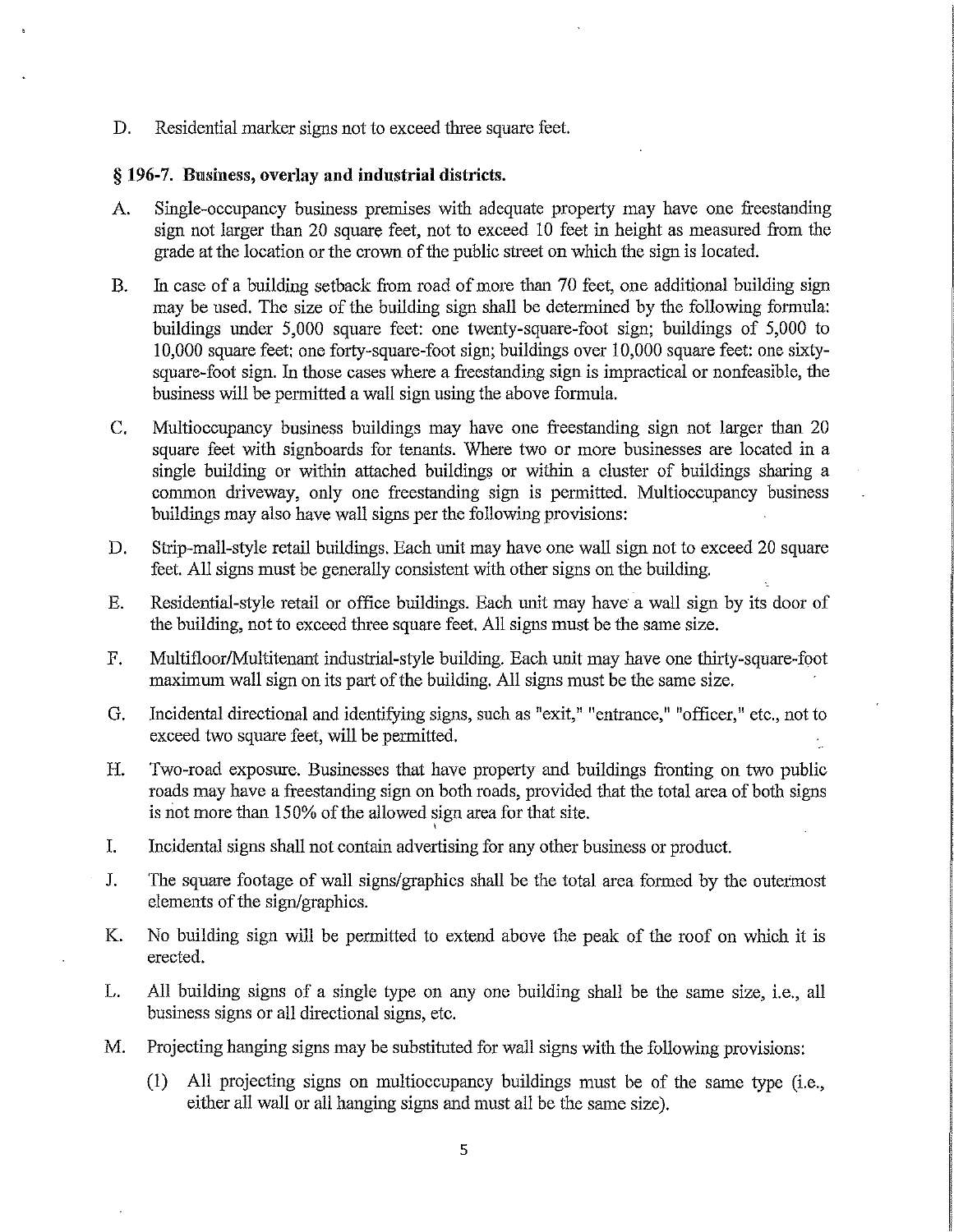- (2) No projecting sign shall exceed six square feet.
- (3) Supporting strnctures will be kept in good repair by the owner.
- N. Window signs may not occupy more than 20% of the total area of the window in which they are hung. No interior sign illumination will be allowed.
- 0. Signs pertaining to the lease or sale of a lot or building, provided that such signs do not exceed a total area of six square feet, until such time as all lots or properties have been rented or sold.
- P. Directories. Where there are three or more businesses on a lot, or there are businesses without an entrance on the street frontage, a directory sign may be permitted for the purpose of traffic direction and control. The size of the directory sign shall not exceed nine square feet plus 1 1/2 square foot per business establishment. Such a directory sign shall be included in the calculation of total permitted sign area for the lot.
- Q. Awnings. Retractable, fabric awnings projecting from the wall of a building for the purpose of shielding the doorway or windows from the elements may include signage on the valance. Such signage shall not be included in the calculation of the total permitted sign area for the lot, provided that no lettering or symbol is greater than six inches in height. No awning may extend to within two feet of a curbline.

# § **196-8. Unique and special circumstances.**

- A. Consideration may be given to an application for a sign or sign program that deviates from the fixed criteria allowed under this bylaw. In such cases, the merits of the specific application will be considered relative to the context in which the signage will be located, with particular attention paid to: site distances, visibility, hierarchy, existing and proposed architecture, site and building entrances, neighborhood character, project scale, lighting, and historic appropriateness.
- B. Approval of signs under the provisions of "unique or special circumstances" shall require a public hearing by the applicable reviewing body, be thoroughly documented, and shall not constitute precedent for similar signage on the same or any other property.
- C. Public hearing. The applicable reviewing body shall hold a public hearing within 21 days of the receipt of a complete application, and shall take final action within 21 days from the time of the close of the hearing unless such time is extended by agreement between the applicant and the reviewing body. Notice of the public hearing shall be given by publication and posting and by first-class mailings to abutters and abutters to the abutters within 300 hundred feet of the property line of the subject property according to the most recent Assessors' listing, at least seven days prior to the date of the hearing.

# § **196-9. Temporary** signs.

A. A sign permit is required for temporary signs. All temporary signs must be installed with permission of property owners and must be removed within the time specified by the Land Use Director or Historic Districts Commission when the permit is issued.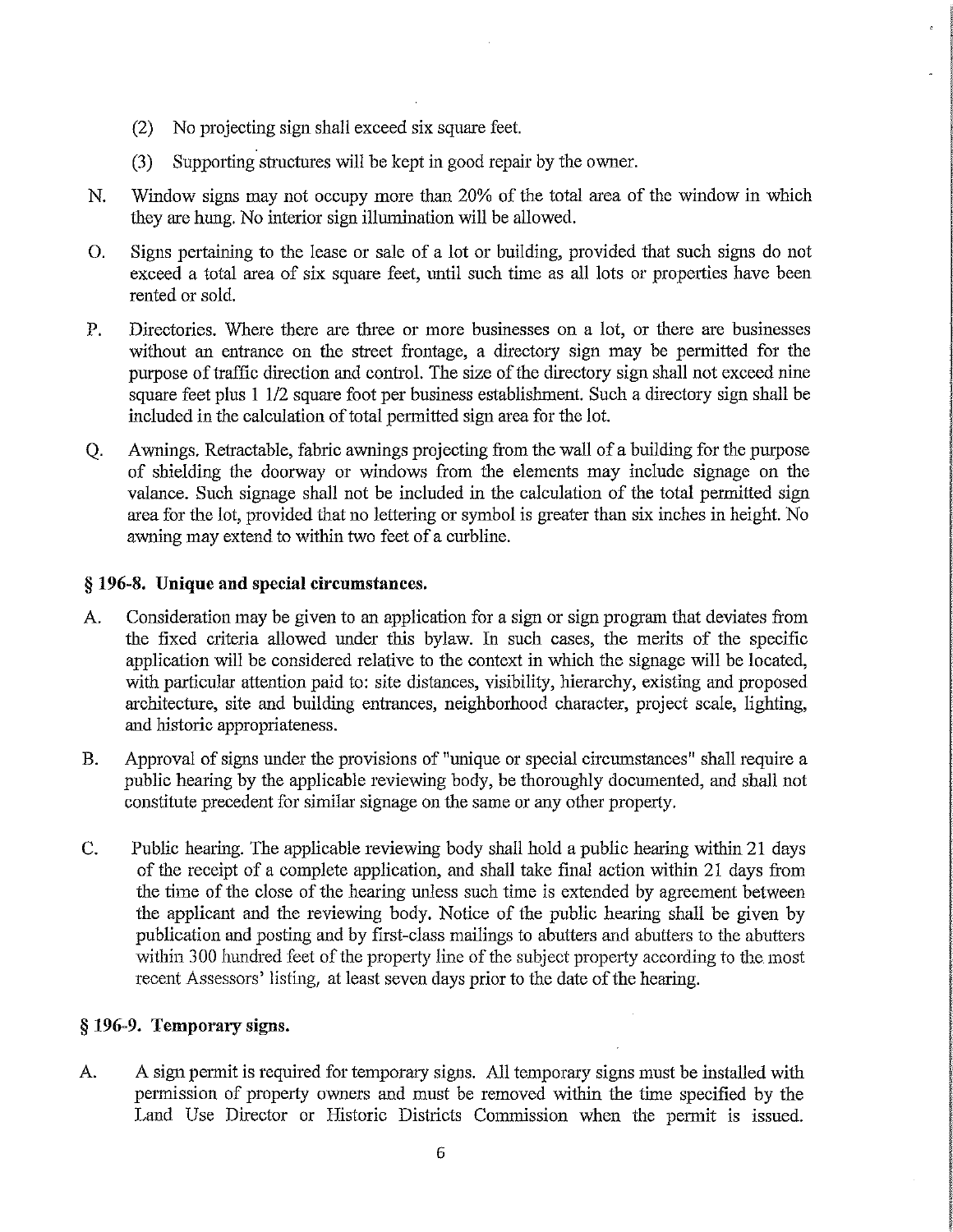Temporary signs are not to be attached to a utility pole, traffic signs, fences, trees or other vegetation.

- B. Temporary signs shall not be illuminated.
- C. Temporary signs shall be located on the property of the business or use they serve, except real estate signs, signs on Town of Groton Commons and Main Street banners, and shall be limited in size to eight square feet per side.
- D. Temporary signs shall not be located on Town-owned property without written permission from the Town Manager or his designee and, if deemed necessary by the Town Manager, from the Board of Selectmen and DPW Director.
- E. Signs to identify a new business or use, which comply with the requirements for permanent signs, shall be allowed for up to one year while a new business is being established.
- F. A sign permit is required for temporary signs in all cases except for the following. Such temporary signs must be removed within the time specified.
	- (1) Political signs with the permission of the property owner
	- (2) Yard sale signs being displayed no more than two days prior to the event and removed within 12 hours following the sale. Yard sale signs shall not be installed on Town-owned or publicly-owned lands, including commons, parks and open space.
	- (3) Contractor Or vendor signs (up to six square feet in total area) being displayed while the specific contractor or vendor is actively at work, or for no more than 48 hours following fmal building permit inspection, completion or suspension of such work.
	- (4) Business event signs, such as advertising an intermittent "sale," agricultural or unique product, when such signs are in compliance with temporary sign regulations and are attached to or part of an approved sign framework.
	- (5) Freestanding special · event signs for institutional, religious or not-for-profit organizations, which comply with temporary sign regulations, are not displayed for more than five days prior to the event, and are removed within one day following the event. No more than one such temporary sign shall be displayed on the same property.
	- (6) Special event signs for institutional, religious or not-for-profit events, attached to a building or site sttucture, which are displayed only on the day of the special event.
	- (7) "Grand Opening," "Open House" or celebratory signs, such as to welcome a returning soldier, up to 25 square feet, which are displayed for not more than 10 days.
	- (9) A single small sign posted in a window, which is less than 1.5 square feet in size, not illuminated, displayed for not more than two weeks, and not displayed in conjunction with any other temporary sign posted in a window at the same address.
	- (10) Signs pertaining to the lease or sale of a lot or building, provided that such signs do not exceed a total area of six square feet, until such time as all lots, apartments or buildings have been rented or sold.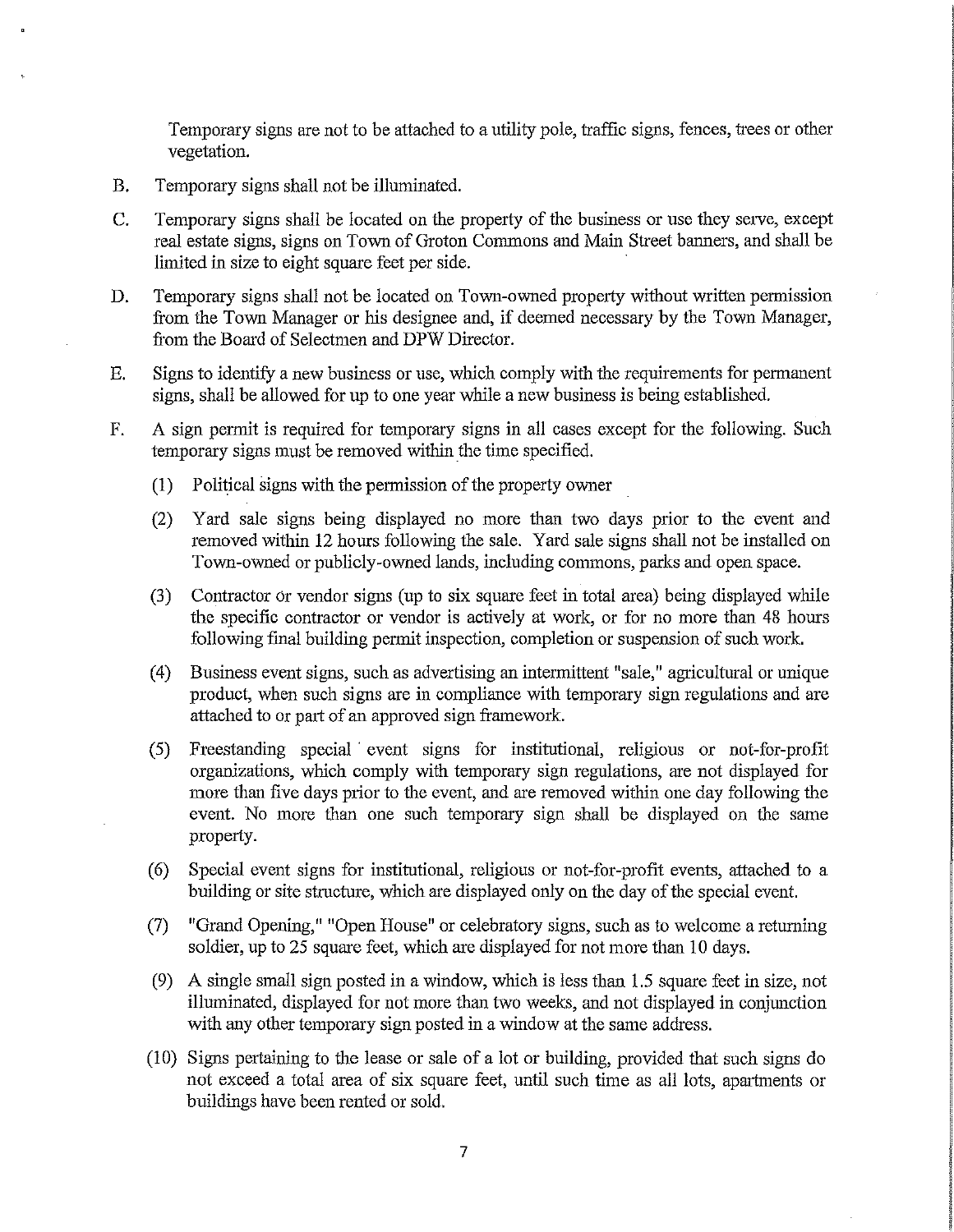### § **196-10. Special provisions.**

- A. Public interest signs. Signs containing cautionary messages, such as "Beware of Dog" or "No Trespassing," shall be exempt from the permit requirements of this bylaw, provided they do not exceed two square feet in area.
- B. Directional and traffic safety signs. Signs indicating "entrance," "exit," "parking," or similar traffic directional information shall not exceed three square feet in area per sign. Provided these signs are erected on a lot pursuant to a Town or state regulation, they shall not be counted in the maximum sign number and sign area requirements for the lot.
- C. Political, ideological, charitable, or religious message. Display or expressions of political, religious, ideological or charitable ideas shall be exempt from the provisions of this bylaw, provided that no such sign shall be affixed to a traffic sign, tree or utility pole in a public way. Signs of such nature shall not exceed the maximum dimensional limitations permitted under this bylaw.
- D. "Open" flag. One "open" flag of three feet by five feet maximum dimension will be allowed per business with no permit required. Decorative flags are permitted on residences.
- E. Off-premises sign. Requires a permit and review as a "unique and special circumstance" and must have the property owner's written permission.

### § **196-11. Definitions.**

As used in this bylaw, the following words shall have the meanings indicated:

 $APPENDAGE$ — An element added, applied or attached as a structural piece of the sign.

AREA OF SIGN — The area of a freestanding or attached sign shall include all lettering and accompanying symbols or designs, together with the background, whether open or enclosed, on which they are displayed. The area shall not include basic supporting framework and bracing.

The area of a sign painted directly upon a building shall include all lettering and accompanying designs or symbols, together with any background of a different color than the finished material of the building face on which the sign is painted.

The area of a sign consisting of individual letters or symbols attached to a building, wall, or window shall be the area of the smallest rectangle which encompasses all of the letters or symbols.

A double-faced sign shall be deemed to be one sign having an area equal to the area of one side.

BUSINESS ESTABLISHMENT - An independent economic unit, in a single physical location, conducting a business.

 $FRAMEWORK - A$  decorative and/or functional structure designed to securely hold a changeable temporary sign panel and constructed of material(s) and a theme that are compatible with the building, use, or site which they serve.